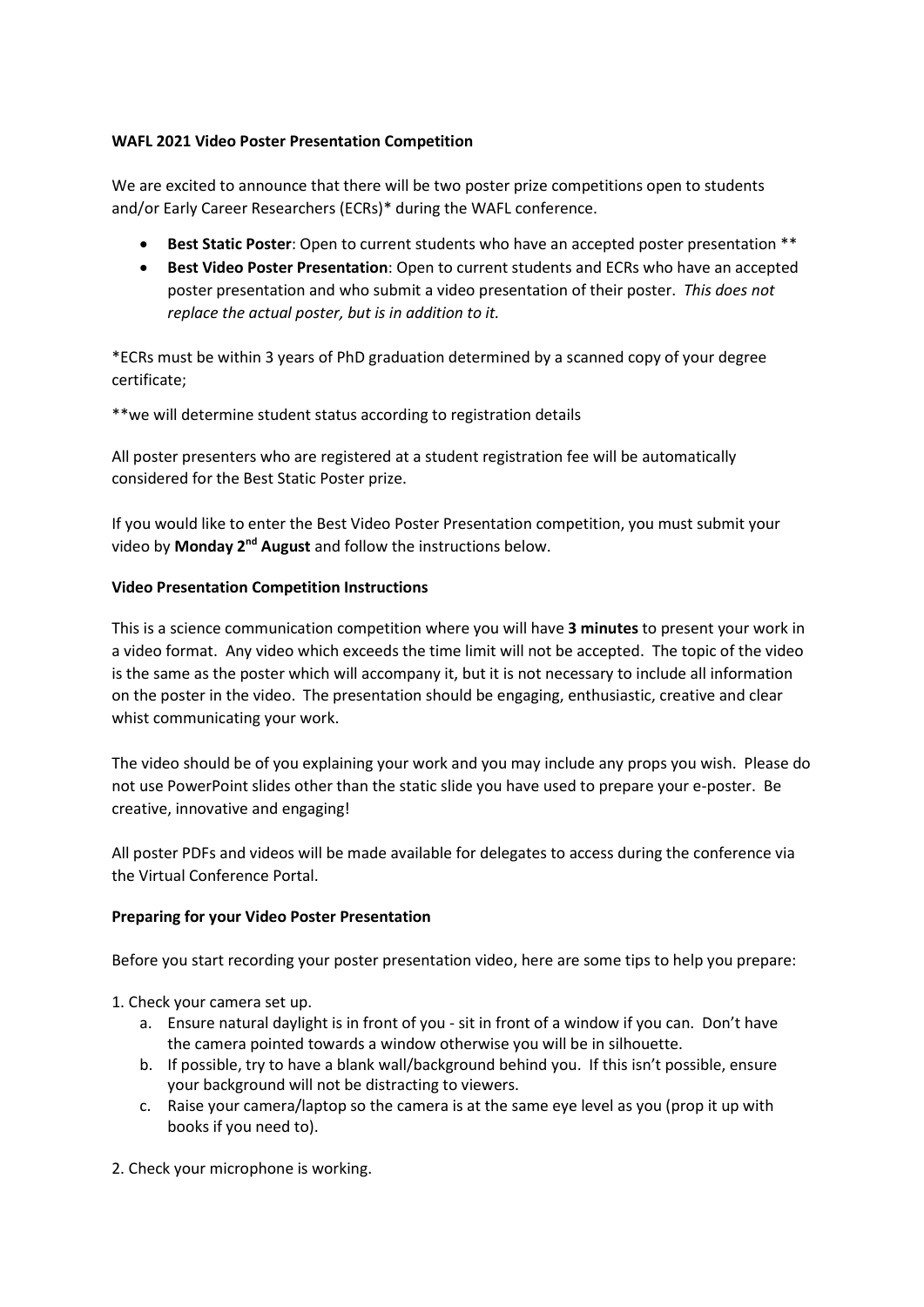- 3. Turn off other applications and notifications and mute your phone prior to starting the recording.
- 4. Have a few test runs with Zoom.
	- a. Check your internet connection.
	- b. Check how you appear on camera.
	- c. Check the appearance and quality of your slides in the recording.
	- d. Ensure your sound is clear.
	- e. Ensure your recording isn't cut off at the start or the end.

5. Prepare for your presentation (but don't over prepare).

- a. Present as if you are presenting to a live audience. We know this is difficult and not the same thing as standing in front of a room full of people, but try not to be too scripted.
- b. Ensure you are looking into the camera while presenting. It's ok to glance down at your slides, but try not to read them.
- c. If you need to refer to notes, if possible have these on a screen (or a wall) behind your camera, so it still looks as though you are looking into the camera.
- d. Don't forget to smile.

## Recording your video poster presentation via Zoom

1. Your slide (if using) will need to be open in the PowerPoint application.

2. Go to the Zoom sign in page https://zoom.us/signin to get into your account or, if you don't already have a Zoom account, go to the signup page to create a free account https://zoom.us/signup

Finish the sign in/sign up process. If you had to create a new Zoom account you will need to activate your account first via the email sent to you right after signing up to Zoom.

3. This should take you to your "Profile" page. Click on "Host a Meeting", then "With Video On"

|                                                           |                                  | <b>REQUEST A DEMO</b>                                                     | <b>RESOURCES -</b><br><b>SUPPORT</b><br>1.888.799.9666 |
|-----------------------------------------------------------|----------------------------------|---------------------------------------------------------------------------|--------------------------------------------------------|
| zoom<br>SOLUTIONS -                                       | PLANS & PRICING<br>CONTACT SALES | <b>SCHEDULE A MEETING</b>                                                 | HOST A MEETING<br><b>JOIN A MEETING</b><br><b>COLO</b> |
| PERSONAL<br>Profile<br>Meetings<br>Webinars<br>Recordings | Change                           | Iva Brankovic<br>Iva Brankovic                                            | With Video On<br>With Video Off<br>Screen Share Only   |
| Settings                                                  | Personal Meeting ID              | *** *** *684<br>Show<br>https://zoom.us/j/*******684?pwd=********<br>Show | Edit                                                   |
| <b>ADMIN</b>                                              |                                  | $\times$ Use this ID for instant meetings                                 |                                                        |
| > User Management                                         | Sign-In Email                    | iva***@abbey.ie Show                                                      | Edit                                                   |
| Room Management<br>$\rightarrow$                          |                                  | Linked accounts:                                                          |                                                        |
| > Account Management                                      | License Type                     | Basic @ Upgrade                                                           |                                                        |
| > Advanced                                                |                                  |                                                                           |                                                        |
| avascript:                                                |                                  | Meeting<br>100 participants @                                             |                                                        |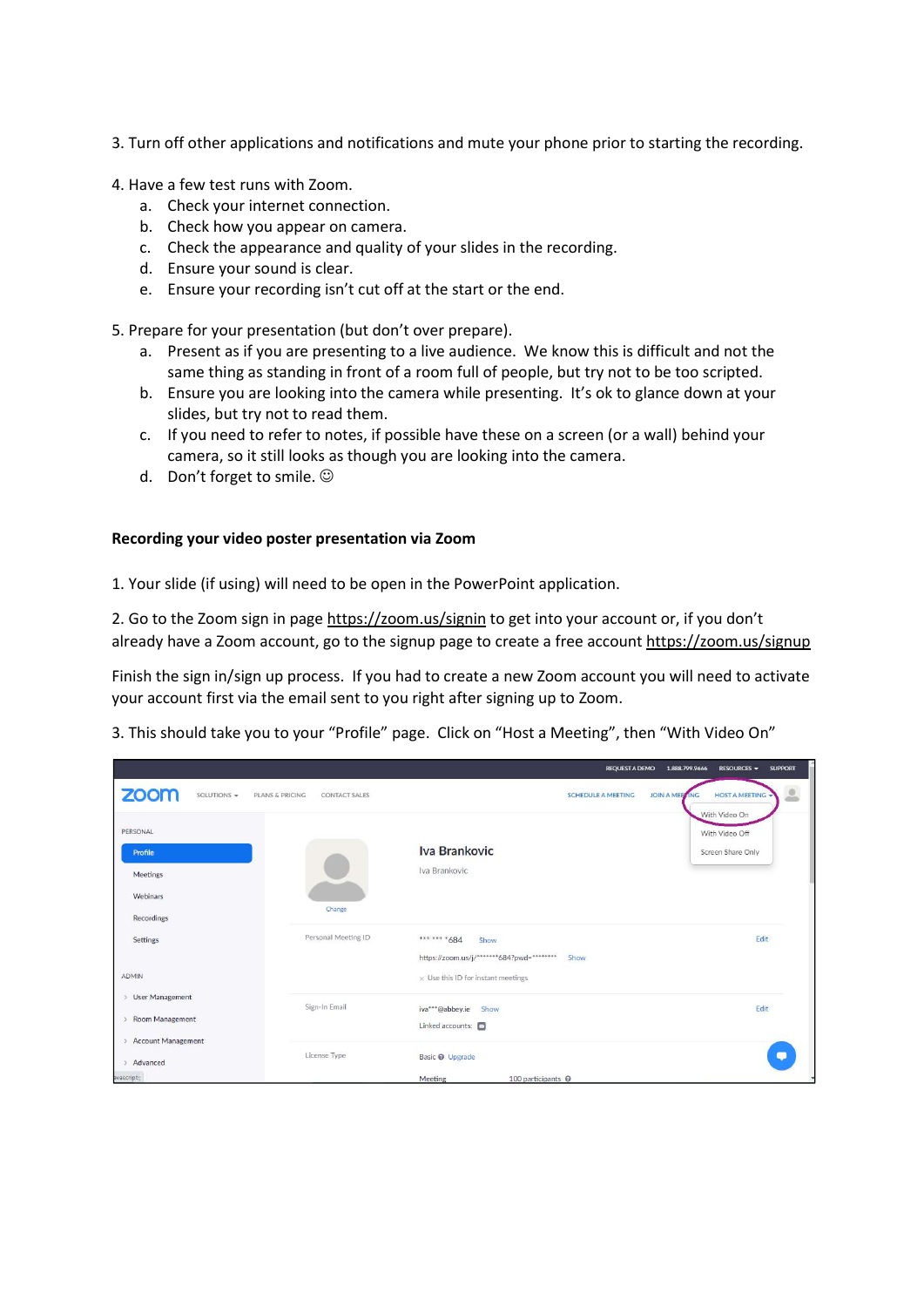A pop-up may appear – click on "Open Zoom Meetings"

| Inovation Pict<br>EventsAIR | Open Zoom Meetings?                                                        |     |
|-----------------------------|----------------------------------------------------------------------------|-----|
|                             | https://zoom.us wants to open this application.                            | Sup |
|                             | Always allow zoom.us to open links of this type in the associated app<br>□ |     |
|                             | Cancel<br><b>Open Zoom Meetings</b>                                        |     |

The Zoom Meeting window will open and you should see yourself on camera. When using this app for the first time, you will need to allow access to your camera and microphone. Please allow access to both so you can start recording your video.

4. At the bottom you will see below 'Meeting Controls' ribbon. Make sure that you are not muted and that your video is on.



5. Next, please share your screen by clicking on the green icon "Share Screen" on the control tab at the bottom. Choose the window with your PowerPoint slide and click on the blue "Share" button on the right. Please note, if you have video files with sound in your presentation file, please tick the 'share computer sound' box as well.

| $\circ$<br>Recording                                         | $\mathbf{u}$                                             |                                                           |                                                         |                                          | 북는 Exit Full Screen |
|--------------------------------------------------------------|----------------------------------------------------------|-----------------------------------------------------------|---------------------------------------------------------|------------------------------------------|---------------------|
|                                                              | Select a window or an application that you want to share |                                                           |                                                         | $\times$                                 |                     |
|                                                              |                                                          | <b>Basic</b>                                              | Advanced<br>Files                                       |                                          |                     |
|                                                              |                                                          | Aabbey                                                    |                                                         |                                          |                     |
|                                                              | $1 - 12$                                                 | <b>MARKET CONTRACT</b>                                    |                                                         | $\overline{\mathbb{L}_\mathbf{a}}$<br>ö. |                     |
|                                                              | Screen 1                                                 | Screen 2                                                  | Whiteboard                                              | iPhone/iPad                              |                     |
|                                                              | $\bigwedge$ abbey                                        |                                                           | Ĕ<br>answ.                                              | o<br><b>TONS</b><br>E                    |                     |
|                                                              | New Microsoft PowerPoint Prese P<br>$\frac{1}{2}$        | Zoom Cloud Meetings<br>$\Box$                             | rd-dublin.abbey.ie - Remote Des                         | Ej j<br>Calendar   Microsoft Teams       |                     |
|                                                              | $-441$<br>Photos                                         |                                                           |                                                         |                                          |                     |
|                                                              | Share computer sound                                     | Optimize Screen Sharing for Video Clip                    |                                                         | Share                                    |                     |
| Iva Brankovic                                                |                                                          |                                                           |                                                         |                                          |                     |
| ♦<br>$\lambda$<br>m d<br>$\sim$<br><b>Stop Video</b><br>Mute |                                                          | 221<br>$\bullet$<br>♥<br>Participants<br>Chat<br>Security | <b>00</b><br>63<br>Share Screen<br>Pause/Stop Recording | $\bullet$<br>Reactions                   | End                 |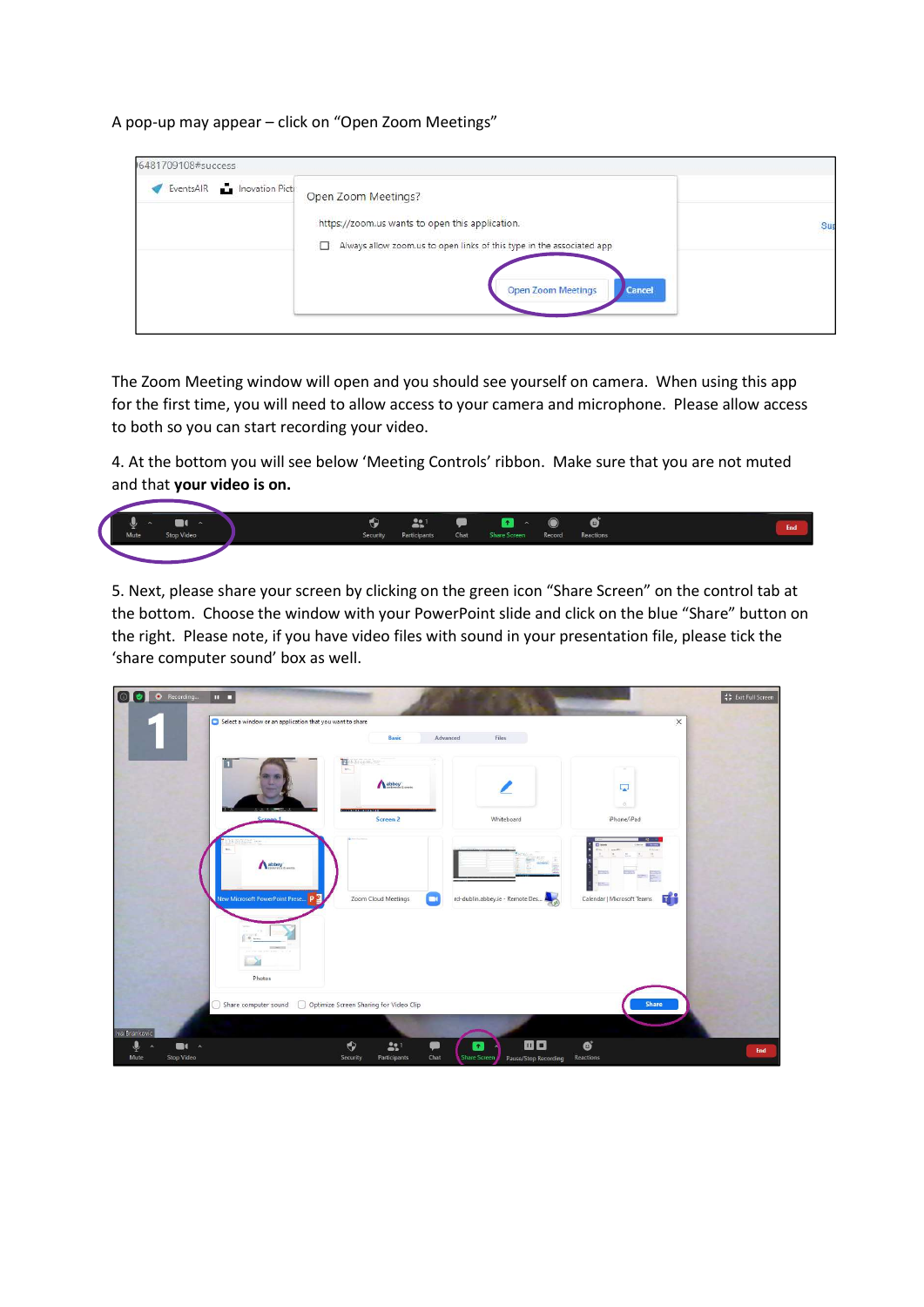6. Please tick the slide show mode button of your presentation file before starting to record your presentation. When you are ready to start recording your video, click on three dots "More" and select "Record on this Computer" to start recording your presentation. Alternatively, press ALT+R to start the recording. Remember that your video should be a maximum of 3 minutes.



7. When you are finished recording your presentation, click on three dots and select "Stop Recording". Alternatively, press ALT+R to stop the recording.



You can stop sharing your screen as well now.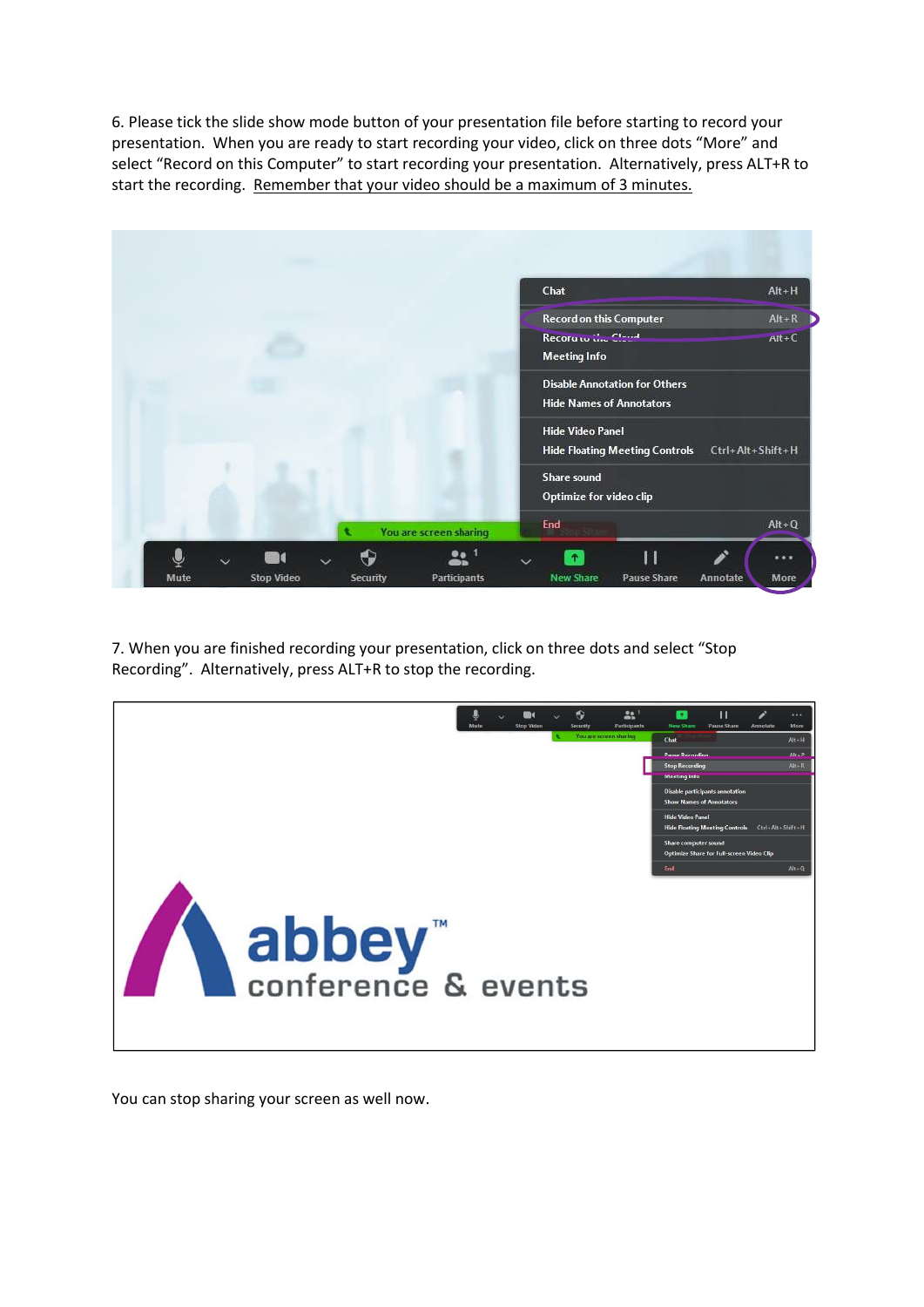You also need to end the Zoom meeting, so click on the red "End" button in the bottom right hand side and choose "End Meeting for All".



8. This will automatically start the converting process. Let the system convert your recording.



9. Once converted, please choose where you want your recording saved and click on OK.

| Please select the folder where you would like the recorded files to be saved. |  |   |
|-------------------------------------------------------------------------------|--|---|
| Abbey                                                                         |  | ۸ |
| This PC                                                                       |  |   |
| 3D Objects                                                                    |  |   |
| Desktop                                                                       |  |   |
| <b>Documents</b>                                                              |  |   |
| Downloads                                                                     |  |   |
| Music                                                                         |  |   |
| Pictures                                                                      |  |   |
|                                                                               |  |   |